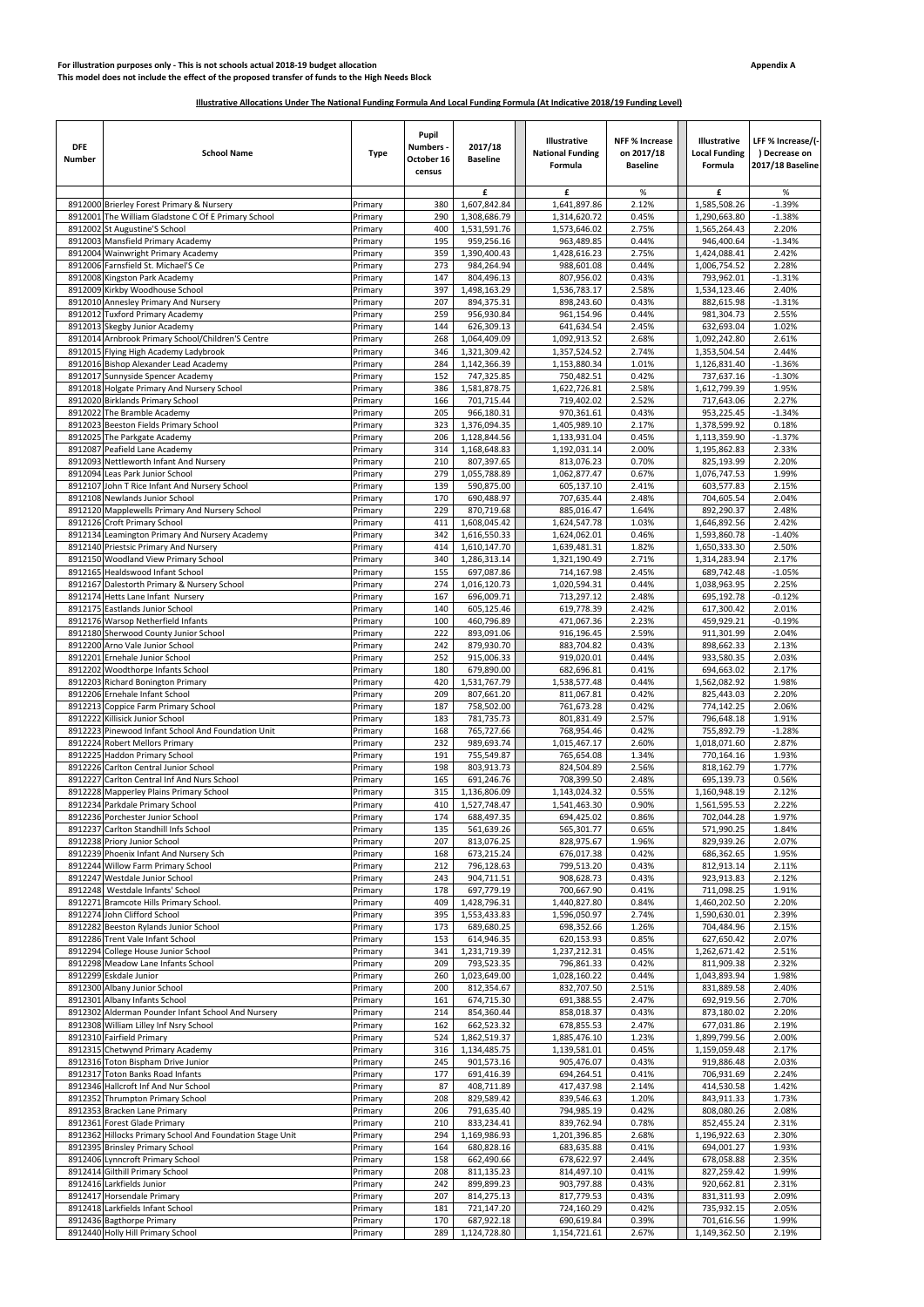### For illustration purposes only - This is not schools actual 2018-19 budget allocation **Appendix A** Appendix A **This model does not include the effect of the proposed transfer of funds to the High Needs Block**

| <b>DFE</b><br><b>Number</b> | <b>School Name</b>                                                              | Type               | Pupil<br>Numbers -<br>October 16<br>census | 2017/18<br><b>Baseline</b>              | Illustrative<br><b>National Funding</b><br>Formula | <b>NFF % Increase</b><br>on 2017/18<br><b>Baseline</b> | <b>Illustrative</b><br><b>Local Funding</b><br>Formula | LFF % Increase/(-<br>) Decrease on<br>2017/18 Baseline |
|-----------------------------|---------------------------------------------------------------------------------|--------------------|--------------------------------------------|-----------------------------------------|----------------------------------------------------|--------------------------------------------------------|--------------------------------------------------------|--------------------------------------------------------|
|                             | 8912444 Jacksdale Primary And Nursery                                           | Primary            | 218                                        | £<br>857,893.29                         | £<br>879,938.62                                    | %<br>2.57%                                             | £<br>879,335.14                                        | %<br>2.50%                                             |
|                             | 8912450 Westwood Inf And Nursery Sch                                            | Primary            | 40                                         | 242,873.79                              | 246,732.99                                         | 1.59%                                                  | 246,758.23                                             | 1.60%                                                  |
|                             | 8912464 Beardall Fields Primary School                                          | Primary            | 274                                        | 1,108,432.96                            | 1,137,237.71                                       | 2.60%                                                  | 1,131,748.55                                           | 2.10%                                                  |
|                             | 8912466 Broomhill Junior School<br>8912470 Butler'S Hill Infant School          | Primary<br>Primary | 243<br>181                                 | 988,650.78<br>797,263.29                | 1,014,584.82<br>817,123.18                         | 2.62%<br>2.49%                                         | 1,013,440.09<br>799,902.03                             | 2.51%<br>0.33%                                         |
|                             | 8912471 Edgewood Primary And Nursery School                                     | Primary            | 296                                        | 1,208,289.63                            | 1,213,438.48                                       | 0.43%                                                  | 1,232,500.11                                           | 2.00%                                                  |
|                             | 8912490 Leen Mills Primary School                                               | Primary            | 402                                        | 1,452,582.39                            | 1,468,663.84                                       | 1.11%                                                  | 1,487,698.37                                           | 2.42%                                                  |
|                             | 8912532 Lovers Lane Primary                                                     | Primary            | 187                                        | 804,697.83                              | 825,143.17                                         | 2.54%                                                  | 813,833.78                                             | 1.14%                                                  |
|                             | 8912560 Lady Bay Primary School<br>8912565 Jesse Gray Primary School            | Primary<br>Primary | 411<br>458                                 | 1,409,508.92<br>1,554,884.55            | 1,448,135.64<br>1,597,585.67                       | 2.74%<br>2.75%                                         | 1,441,337.27<br>1,591,180.00                           | 2.26%<br>2.33%                                         |
|                             | 8912568 West Bridgford Infant School                                            | Primary            | 251                                        | 912,373.62                              | 916,346.96                                         | 0.44%                                                  | 929,387.37                                             | 1.86%                                                  |
|                             | 8912571 Abbey Road Primary School                                               | Primary            | 457                                        | 1,565,833.06                            | 1,609,096.01                                       | 2.76%                                                  | 1,604,165.13                                           | 2.45%                                                  |
|                             | 8912574 The West Bridgford Junior Sch.                                          | Primary            | 342                                        | 1,225,555.58                            | 1,230,967.35                                       | 0.44%                                                  | 1,251,389.95                                           | 2.11%                                                  |
|                             | 8912585 Edwalton Primary School<br>8912590 Heymann Primary And Nursery School   | Primary<br>Primary | 412<br>567                                 | 1,448,692.05<br>1,950,742.96            | 1,455,370.43<br>1,976,111.22                       | 0.46%<br>1.30%                                         | 1,481,316.09<br>1,994,920.26                           | 2.25%<br>2.26%                                         |
|                             | 8912611 Redlands Primary And Nursery School                                     | Primary            | 411                                        | 1,557,664.65                            | 1,599,908.63                                       | 2.71%                                                  | 1,596,041.98                                           | 2.46%                                                  |
|                             | 8912614 Haggonfields Primary                                                    | Primary            | 83                                         | 430,695.64                              | 440,096.48                                         | 2.18%                                                  | 425,840.75                                             | $-1.13%$                                               |
|                             | 8912616 Sir Edmund Hillary Primary                                              | Primary            | 401                                        | 1,482,520.41                            | 1,489,257.37                                       | 0.45%                                                  | 1,515,945.89                                           | 2.25%                                                  |
|                             | 8912634 Norbridge Academy<br>8912673 Manners Sutton Primary School              | Primary<br>Primary | 361<br>36                                  | 1,332,876.53<br>228,108.43              | 1,359,710.81<br>231,563.40                         | 2.01%<br>1.51%                                         | 1,364,793.96<br>229,458.05                             | 2.39%<br>0.59%                                         |
|                             | 8912674 Chuter Ede Primary School                                               | Primary            | 592                                        | 2,060,252.68                            | 2,116,813.50                                       | 2.75%                                                  | 2,108,354.25                                           | 2.33%                                                  |
|                             | 8912678 John Hunt Primary School                                                | Primary            | 401                                        | 1,487,243.61                            | 1,513,706.57                                       | 1.78%                                                  | 1,524,860.78                                           | 2.53%                                                  |
|                             | 8912679 Beckingham Primary School                                               | Primary            | 92                                         | 418,288.65                              | 419,792.17                                         | 0.36%                                                  | 421,128.51                                             | 0.68%                                                  |
|                             | 8912685 Bestwood Village Hawthorne                                              | Primary            | 196                                        | 817,763.92                              | 833,619.77                                         | 1.94%                                                  | 816,402.62                                             | $-0.17%$                                               |
|                             | 8912692 Robert Miles Infant School<br>8912693 Carnarvon Primary School          | Primary<br>Primary | 179<br>479                                 | 689,673.74<br>1,662,698.21              | 693,686.66<br>1,699,778.74                         | 0.58%<br>2.23%                                         | 708,007.74<br>1,699,866.29                             | 2.66%<br>2.24%                                         |
|                             | 8912699 Burton Joyce Primary School                                             | Primary            | 350                                        | 1,212,308.64                            | 1,220,858.06                                       | 0.71%                                                  | 1,240,674.48                                           | 2.34%                                                  |
|                             | 8912700 Manor Park Infants School                                               | Primary            | 143                                        | 637,544.63                              | 640,147.25                                         | 0.41%                                                  | 629,582.28                                             | $-1.25%$                                               |
|                             | 8912704 Ramsden Primary School                                                  | Primary            | 183                                        | 819,614.29                              | 823,081.76                                         | 0.42%                                                  | 809,057.41                                             | $-1.29%$                                               |
|                             | 8912705 Clarborough School.<br>8912711 Samuel Barlow Primary And Nursery School | Primary<br>Primary | 141<br>248                                 | 640,828.37<br>995,104.32                | 643,426.64<br>1,021,158.22                         | 0.41%<br>2.62%                                         | 632,846.33<br>1,018,154.01                             | $-1.25%$<br>2.32%                                      |
|                             | 8912718 John Blow Primary School                                                | Primary            | 176                                        | 666,814.36                              | 669,552.58                                         | 0.41%                                                  | 680,714.88                                             | 2.08%                                                  |
|                             | 8912723 Cropwell Bishop Primary School                                          | Primary            | 198                                        | 745,455.16                              | 748,651.76                                         | 0.43%                                                  | 761,463.69                                             | 2.15%                                                  |
|                             | 8912731 Lantern Lane Primary Nursery School                                     | Primary            | 351                                        | 1,301,898.18                            | 1,307,618.00                                       | 0.44%                                                  | 1,331,856.10                                           | 2.30%                                                  |
|                             | 8912732 East Leake Brookside Primary<br>8912734 East Markham Primary School     | Primary            | 205<br>117                                 | 744,798.62<br>486,062.78                | 747,923.12<br>487,891.93                           | 0.42%<br>0.38%                                         | 760,421.53<br>495,341.30                               | 2.10%<br>1.91%                                         |
|                             | 8912737 King Edwin Primary School                                               | Primary<br>Primary | 337                                        | 1,261,258.27                            | 1,266,797.38                                       | 0.44%                                                  | 1,288,803.92                                           | 2.18%                                                  |
|                             | 8912741 Elkesley County Primary School                                          | Primary            | 73                                         | 372,535.30                              | 373,818.95                                         | 0.34%                                                  | 368,529.86                                             | $-1.08%$                                               |
|                             | 8912742 Everton Primary School                                                  | Primary            | 102                                        | 430,359.40                              | 431,927.16                                         | 0.36%                                                  | 438,714.06                                             | 1.94%                                                  |
|                             | 8912745 Flintham Primary School                                                 | Primary            | 102                                        | 439,795.62                              | 441,429.85                                         | 0.37%                                                  | 447,750.70                                             | 1.81%                                                  |
|                             | 8912748 Gotham Primary School<br>8912751 Queen Eleanor Primary School           | Primary<br>Primary | 199<br>56                                  | 777,806.75<br>317,512.72                | 781,037.01<br>322,787.39                           | 0.42%<br>1.66%                                         | 793,979.89<br>314,316.54                               | 2.08%<br>$-1.01%$                                      |
|                             | 8912768 Willow Brook Primary School                                             | Primary            | 170                                        | 650,039.53                              | 652,686.43                                         | 0.41%                                                  | 661,409.52                                             | 1.75%                                                  |
|                             | 8912769 Kinoulton Primary School                                                | Primary            | 128                                        | 525,450.01                              | 527,453.62                                         | 0.38%                                                  | 528,994.41                                             | 0.67%                                                  |
|                             | 8912770 Crossdale Drive Primary School                                          | Primary            | 184                                        | 691,748.27                              | 694,680.93                                         | 0.42%                                                  | 706,127.56                                             | 2.08%                                                  |
|                             | 8912772 Kirklington Primary School<br>8912775 Lambley Primary School            | Primary<br>Primary | 72<br>127                                  | 361,551.41<br>530,267.31                | 362,779.33<br>532,332.86                           | 0.34%<br>0.39%                                         | 357,689.84<br>539,394.34                               | $-1.07%$<br>1.72%                                      |
|                             | 8912779 Mattersey County Primary                                                | Primary            | 32                                         | 220,687.49                              | 223,786.78                                         | 1.40%                                                  | 224,100.24                                             | 1.55%                                                  |
|                             | 8912781 Misson Cp                                                               | Primary            | 92                                         | 424,603.13                              | 427,117.45                                         | 0.59%                                                  | 419,841.54                                             | $-1.12%$                                               |
|                             | 8912784 Misterton Primary School                                                | Primary            | 190                                        | 765,373.94                              | 768,568.43                                         | 0.42%                                                  | 780,175.48                                             | 1.93%                                                  |
|                             | 8912787 Newstead Primary School<br>8912788 Abbey Gates Primary School           | Primary<br>Primary | 118<br>211                                 | 533,687.09<br>783,431.91                | 546,130.29<br>786,731.77                           | 2.33%<br>0.42%                                         | 545,675.07<br>800,256.64                               | 2.25%<br>2.15%                                         |
|                             | 8912790 Normanton On Soar Primary                                               | Primary            | 57                                         | 290,318.88                              | 291,189.72                                         | 0.30%                                                  | 295,067.51                                             | 1.64%                                                  |
|                             | 8912793 North Clifton Primary School                                            | Primary            | 36                                         | 245,131.34                              | 245,774.73                                         | 0.26%                                                  | 243,046.69                                             | $-0.85%$                                               |
|                             | 8912796 Muskham Primary School                                                  | Primary            | 186                                        | 711,710.64                              | 714,666.29                                         | 0.42%                                                  | 726,520.17                                             | 2.08%                                                  |
|                             | 8912801 Forest View Junior School<br>8912802 Maun Infant And Nursery School     | Primary<br>Primary | 220<br>179                                 | 959,137.58<br>790,622.91                | 963,358.16<br>793,980.65                           | 0.44%<br>0.42%                                         | 946,279.65<br>780,395.25                               | $-1.34%$<br>$-1.29%$                                   |
|                             | 8912806 Orston Primary                                                          | Primary            | 158                                        | 595,776.28                              | 598,172.33                                         | 0.40%                                                  | 608,055.66                                             | 2.06%                                                  |
|                             | 8912810 Radcliffe On Trent Infant                                               | Primary            | 228                                        | 847,933.65                              | 851,575.88                                         | 0.43%                                                  | 867,017.84                                             | 2.25%                                                  |
|                             | 8912812 Radcliffe On Trent Junior                                               | Primary            | 292<br>67                                  | 1,072,888.17                            | 1,077,622.97                                       | 0.44%                                                  | 1,096,479.89                                           | 2.20%                                                  |
|                             | 8912813 Rampton Primary School<br>8912821 Lake View Primary And Nursery         | Primary<br>Primary | 173                                        | 334,009.30<br>703,316.21                | 341,567.44<br>716,255.54                           | 2.26%<br>1.84%                                         | 340,391.65<br>715,135.84                               | 1.91%<br>1.68%                                         |
|                             | 8912822 James Peacock Inf Nur School                                            | Primary            | 282                                        | 1,014,593.45                            | 1,019,045.00                                       | 0.44%                                                  | 1,036,528.04                                           | 2.16%                                                  |
|                             | 8912824 Lowe'S Wong Infant School                                               | Primary            | 201                                        | 754,074.65                              | 757,226.02                                         | 0.42%                                                  | 770,416.69                                             | 2.17%                                                  |
|                             | 8912826 Sutton Bonington Primary<br>8912829 Sutton On Trent Primary             | Primary            | 197<br>101                                 | 746,973.32<br>449,337.98                | 750,116.23                                         | 0.42%<br>0.92%                                         | 761,279.08                                             | 1.92%<br>2.04%                                         |
|                             | 8912844 Walkeringham Primary School                                             | Primary<br>Primary | 66                                         | 374,860.53                              | 453,490.39<br>376,153.92                           | 0.35%                                                  | 458,486.95<br>370,825.89                               | $-1.08%$                                               |
|                             | 8912850 Willoughby Primary School                                               | Primary            | 39                                         | 235,669.86                              | 241,545.03                                         | 2.49%                                                  | 238,978.86                                             | 1.40%                                                  |
|                             | 8912853 Winthorpe Primary School                                                | Primary            | 93                                         | 402,431.33                              | 403,852.28                                         | 0.35%                                                  | 409,745.57                                             | 1.82%                                                  |
|                             | 8912858 Tollerton Primary School<br>8912860 Sir John Sherbrooke Junior          | Primary            | 199<br>167                                 | 722,947.74<br>666,769.77                | 726,031.57                                         | 0.43%<br>2.50%                                         | 737,875.20                                             | 2.06%<br>1.81%                                         |
|                             | 8912865 Robert Miles Junior School                                              | Primary<br>Primary | 243                                        | 895,477.17                              | 683,422.86<br>899,425.38                           | 0.44%                                                  | 678,806.41<br>914,130.91                               | 2.08%                                                  |
|                             | 8912876 Ranskill Primary School                                                 | Primary            | 118                                        | 479,038.70                              | 480,874.51                                         | 0.38%                                                  | 486,795.59                                             | 1.62%                                                  |
|                             | 8912900 Kimberley Primary                                                       | Primary            | 140                                        | 605,127.64                              | 607,503.08                                         | 0.39%                                                  | 600,583.17                                             | $-0.75%$                                               |
|                             | 8912901 Round Hill Primary                                                      | Primary            | 450                                        | 1,597,348.77                            | 1,604,662.18                                       | 0.46%                                                  | 1,634,760.57                                           | 2.34%                                                  |
|                             | 8912910 Hollywell Primary School<br>8912911 Stanhope Primary And Nursery School | Primary<br>Primary | 191<br>260                                 | 758,108.50<br>$\overline{1,}032,489.24$ | 761,279.00<br>1,059,062.62                         | 0.42%<br>2.57%                                         | 774,884.31<br>1,059,718.27                             | 2.21%<br>2.64%                                         |
|                             | 8912912 Kingsway Primary School                                                 | Primary            | 279                                        | 1,045,014.72                            | 1,049,621.12                                       | 0.44%                                                  | 1,070,244.49                                           | 2.41%                                                  |
|                             | 8912913 Morven Park Primary And Nursery School                                  | Primary            | 412                                        | 1,676,457.09                            | 1,684,218.07                                       | 0.46%                                                  | 1,653,019.65                                           | $-1.40%$                                               |
|                             | 8912916 Arnold Mill Primary                                                     | Primary            | 315                                        | 1,238,540.63                            | 1,271,107.46                                       | 2.63%                                                  | 1,267,073.10                                           | 2.30%                                                  |
|                             | 8912918 Orchard Primary School<br>8912919 Greenwood Primary School              | Primary<br>Primary | 314<br>420                                 | 1,160,716.22<br>1,571,180.99            | 1,169,114.26<br>1,615,114.30                       | 0.72%<br>2.80%                                         | 1,186,539.83<br>1,609,217.69                           | 2.22%<br>2.42%                                         |
|                             | 8912920 Jeffries Primary And Nursery School                                     | Primary            | 239                                        | 1,024,645.57                            | 1,051,506.79                                       | 2.62%                                                  | 1,042,579.54                                           | 1.75%                                                  |
|                             | 8912921 Barnby Road Academy Primary And Nursery                                 | Primary            | 473                                        | 1,655,880.56                            | 1,668,858.40                                       | 0.78%                                                  | 1,690,683.77                                           | 2.10%                                                  |
|                             | 8912923 Holly Primary School                                                    | Primary            | 295                                        | 1,083,859.74                            | 1,088,630.89                                       | 0.44%                                                  | 1,107,367.39                                           | 2.17%                                                  |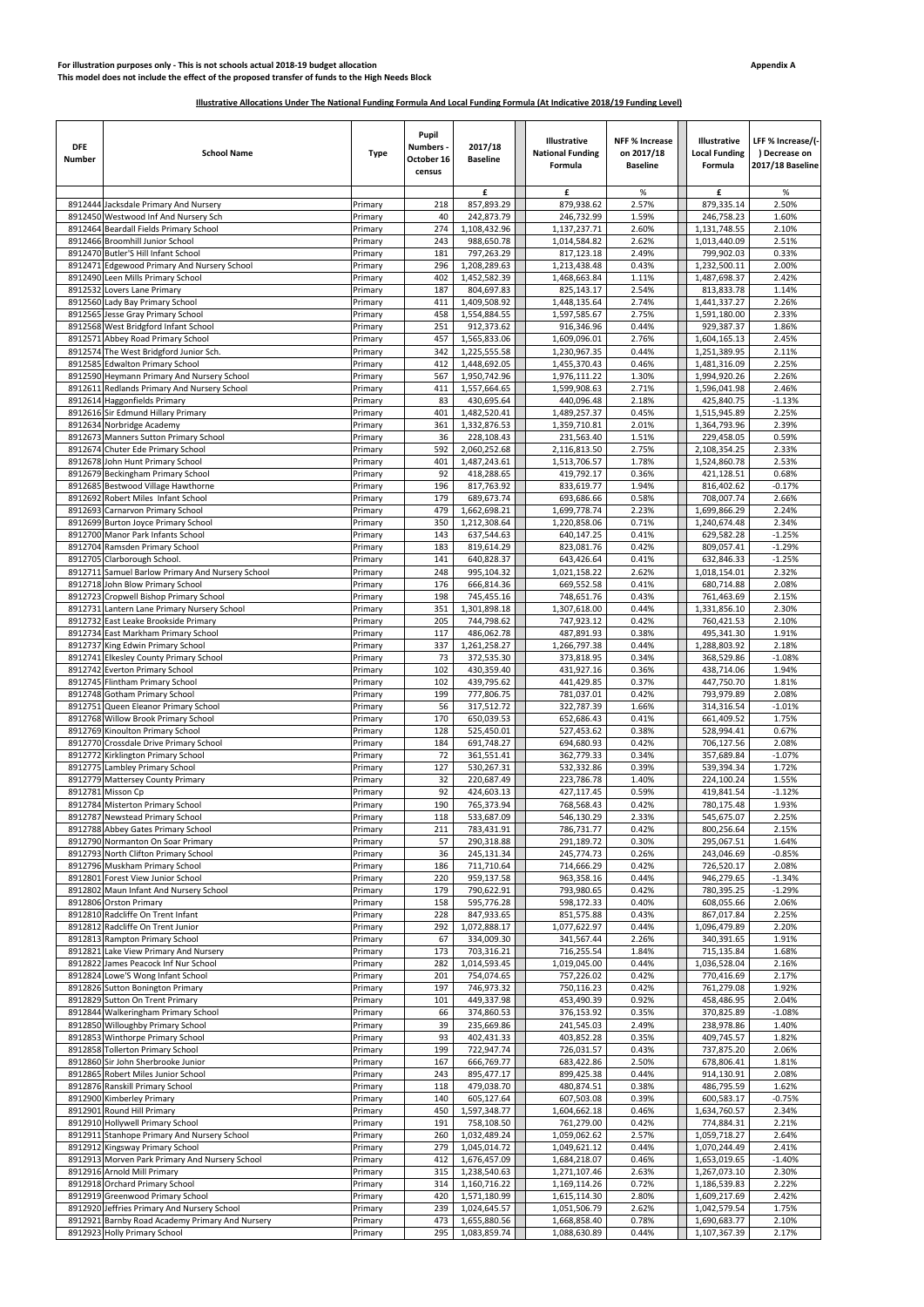### For illustration purposes only - This is not schools actual 2018-19 budget allocation **Appendix A** Appendix A **This model does not include the effect of the proposed transfer of funds to the High Needs Block**

| <b>DFE</b><br>Number | <b>School Name</b>                                                                          | Type               | Pupil<br>Numbers -<br>October 16<br>census | 2017/18<br><b>Baseline</b>   | Illustrative<br><b>National Funding</b><br><b>Formula</b> | <b>NFF % Increase</b><br>on 2017/18<br><b>Baseline</b> | <b>Illustrative</b><br><b>Local Funding</b><br>Formula | LFF % Increase/(-<br>Decrease on<br>2017/18 Baseline |
|----------------------|---------------------------------------------------------------------------------------------|--------------------|--------------------------------------------|------------------------------|-----------------------------------------------------------|--------------------------------------------------------|--------------------------------------------------------|------------------------------------------------------|
|                      | 8912924 Keyworth Primary And Nursery School                                                 | Primary            | 114                                        | £<br>501,624.28              | £<br>509,613.34                                           | %<br>1.59%                                             | £<br>502,915.98                                        | %<br>0.26%                                           |
|                      | 8912925 Prospect Hill Infant                                                                | Primary            | 158                                        | 654,728.29                   | 657,369.55                                                | 0.40%                                                  | 667,326.12                                             | 1.92%                                                |
|                      | 8912926 Prospect Hill Junior School                                                         | Primary            | 192                                        | 742,126.68                   | 747,587.61                                                | 0.74%                                                  | 756,730.48                                             | 1.97%                                                |
|                      | 8912927 Church Vale Primary School And Foundation Unit<br>8912928 Carr Hill Primary School  | Primary<br>Primary | 189<br>390                                 | 786,998.25<br>1,460,241.98   | 806,916.72<br>1,500,079.34                                | 2.53%<br>2.73%                                         | 802,530.14<br>1,493,855.38                             | 1.97%<br>2.30%                                       |
|                      | 8912930 Heatherley Primary School                                                           | Primary            | 241                                        | 904,302.99                   | 908,180.37                                                | 0.43%                                                  | 924,232.10                                             | 2.20%                                                |
|                      | 8912931 Greythorn Primary School                                                            | Primary            | 309                                        | 1,123,400.21                 | 1,128,445.06                                              | 0.45%                                                  | 1,147,690.86                                           | 2.16%                                                |
|                      | 8912933 Sparken Hill Academy                                                                | Primary            | 469                                        | 2,007,925.06                 | 2,064,460.20                                              | 2.82%                                                  | 2,026,524.85                                           | 0.93%                                                |
|                      | 8912934 Mornington Primary School<br>8912937 Forest Town Primary                            | Primary<br>Primary | 301<br>354                                 | 1,153,778.45<br>1,396,988.31 | 1,158,896.04<br>1,434,565.04                              | 0.44%<br>2.69%                                         | 1,178,826.20<br>1,417,064.08                           | 2.17%<br>1.44%                                       |
|                      | 8912940 Bilsthorpe Flying High Academy                                                      | Primary            | 185                                        | 751,420.52                   | 770,581.85                                                | 2.55%                                                  | 766,144.90                                             | 1.96%                                                |
|                      | 8912941 Gateford Park                                                                       | Primary            | 202                                        | 782,709.26                   | 785,937.35                                                | 0.41%                                                  | 800,237.59                                             | 2.24%                                                |
|                      | 8912942 Arnold View Primary                                                                 | Primary            | 304                                        | 1,158,489.68                 | 1,163,566.50                                              | 0.44%                                                  | 1,181,733.65                                           | 2.01%                                                |
|                      | 8912946 Pierrepont Gamston Primary School<br>8912947 Berry Hill Primary School              | Primary<br>Primary | 255<br>410                                 | 920,392.97<br>1,477,571.64   | 924,409.80<br>1,484,311.24                                | 0.44%<br>0.46%                                         | 940,964.13<br>1,512,704.31                             | 2.24%<br>2.38%                                       |
|                      | 8912948 Crescent Primary School                                                             | Primary            | 337                                        | 1,343,284.53                 | 1,379,257.60                                              | 2.68%                                                  | 1,374,768.44                                           | 2.34%                                                |
|                      | 8913004 St. Edmund'S C Of E Primary & Nursery School                                        | Primary            | 210                                        | 850,952.59                   | 864,096.36                                                | 1.54%                                                  | 868,475.87                                             | 2.06%                                                |
|                      | 8913008 St.Andrews C.E Primary School                                                       | Primary            | 317                                        | 1,147,958.16                 | 1,153,090.24                                              | 0.45%                                                  | 1,174,179.05                                           | 2.28%                                                |
|                      | 8913018 All Hallows Cofe Primary School<br>8913021 Stapleford St John'S Ce Prim             | Primary<br>Primary | 213<br>101                                 | 807,703.53<br>467,406.33     | 811,135.72<br>469,173.71                                  | 0.42%<br>0.38%                                         | 825,236.64<br>461,949.72                               | 2.17%<br>$-1.17%$                                    |
|                      | 8913031 Selston C Of E Inf Nursery                                                          | Primary            | 73                                         | 357,294.59                   | 358,495.67                                                | 0.34%                                                  | 353,536.87                                             | $-1.05%$                                             |
|                      | 8913032 Underwood C.E. Primary School                                                       | Primary            | 182                                        | 696,283.67                   | 699,193.60                                                | 0.42%                                                  | 710,194.17                                             | 2.00%                                                |
|                      | 8913040 Mount C Of E Primary School                                                         | Primary            | 194                                        | 875,556.52                   | 897,149.26                                                | 2.47%                                                  | 892,200.36                                             | 1.90%                                                |
|                      | 8913055 St John'S Church Of England Academy<br>8913061 Ranby C Of E Primary School          | Primary<br>Primary | 409<br>89                                  | 1,445,853.46<br>413,256.13   | 1,452,504.31<br>420,479.30                                | 0.46%<br>1.75%                                         | 1,479,771.03<br>408,758.15                             | 2.35%<br>$-1.09%$                                    |
|                      | 8913065 Bleasby Cofe Primary School                                                         | Primary            | 157                                        | 610,621.32                   | 613,079.73                                                | 0.40%                                                  | 622,947.27                                             | 2.02%                                                |
|                      | 8913072 Bunny C E Primary School                                                            | Primary            | 82                                         | 369,553.40                   | 370,833.65                                                | 0.35%                                                  | 376,012.73                                             | 1.75%                                                |
|                      | 8913073 St. Wilfrid'S C.E. School                                                           | Primary            | 208                                        | 782,073.83                   | 785,353.87                                                | 0.42%                                                  | 797,700.81                                             | 2.00%                                                |
|                      | 8913076 Dean Hole Primary School                                                            | Primary            | 57                                         | 305,416.27<br>1,446,090.95   | 310,429.63                                                | 1.64%                                                  | 302,379.10                                             | $-0.99%$                                             |
|                      | 8913081 Coddington Ce Primary School<br>8913084 Costock C Of E Primary School               | Primary<br>Primary | 408<br>79                                  | 365,139.52                   | 1,452,683.31<br>368,340.39                                | 0.46%<br>0.88%                                         | 1,477,050.45<br>371,637.77                             | 2.14%<br>1.78%                                       |
|                      | 8913087 Cuckney C.E. Primary School                                                         | Primary            | 152                                        | 610,787.61                   | 618,313.87                                                | 1.23%                                                  | 623,481.87                                             | 2.08%                                                |
|                      | 8913088 Dunham On Trent C.E. Primary School                                                 | Primary            | 92                                         | 410,578.03                   | 412,051.28                                                | 0.36%                                                  | 409,894.96                                             | $-0.17%$                                             |
|                      | 8913089 East Bridgford St Peter'S Church Of England Academy                                 | Primary            | 270                                        | 955,517.36                   | 959,733.86                                                | 0.44%                                                  | 975,766.05                                             | 2.12%                                                |
|                      | 8913097 St. Peter'S Cross Keys C Of E Academy<br>8913104 Halam Ce (C) Primary School        | Primary<br>Primary | 179<br>107                                 | 702,282.04<br>463,720.69     | 705,234.06<br>465,454.54                                  | 0.42%<br>0.37%                                         | 715,709.72<br>462,890.09                               | 1.91%<br>$-0.18%$                                    |
|                      | 8913112 Kneesall C Of E Primary                                                             | Primary            | 106                                        | 440,506.55                   | 445,233.93                                                | 1.07%                                                  | 447,223.09                                             | 1.52%                                                |
|                      | 8913113 Langar Cofe Primary School                                                          | Primary            | 98                                         | 466,709.67                   | 468,368.69                                                | 0.36%                                                  | 461,318.07                                             | $-1.16%$                                             |
|                      | 8913117 St Matthews Ce                                                                      | Primary            | 40                                         | 239,140.67                   | 239,843.75                                                | 0.29%                                                  | 242,318.33                                             | 1.33%                                                |
|                      | 8913118 Leverton C Of E Academy<br>8913119 Norwell C Of E Primary School                    | Primary<br>Primary | 104<br>51                                  | 473,499.41<br>268,627.62     | 475,301.46<br>273,995.77                                  | 0.38%<br>2.00%                                         | 467,917.09<br>270,518.47                               | $-1.18%$<br>0.70%                                    |
|                      | 8913126 St Peter'S C Of E Junior                                                            | Primary            | 332                                        | 1,173,143.32                 | 1,178,391.06                                              | 0.45%                                                  | 1,192,643.28                                           | 1.66%                                                |
|                      | 8913132 Holy Trinity Infants School                                                         | Primary            | 56                                         | 289,319.65                   | 290,176.28                                                | 0.30%                                                  | 291,440.37                                             | 0.73%                                                |
|                      | 8913133 Lowes Wong Junior School                                                            | Primary            | 383                                        | 1,319,027.48                 | 1,354,002.83                                              | 2.65%                                                  | 1,346,704.08                                           | 2.10%                                                |
|                      | 8913143 Trowell C Of E Primary School<br>8913145 Walesby C.E. Primary                       | Primary<br>Primary | 196<br>134                                 | 736,831.14<br>575,339.10     | 739,929.52<br>577,632.68                                  | 0.42%<br>0.40%                                         | 751,281.78<br>574,417.10                               | 1.96%<br>$-0.16%$                                    |
|                      | 8913287 North Wheatley C Of E Primary School                                                | Primary            | 84                                         | 378,302.37                   | 379,576.15                                                | 0.34%                                                  | 383,037.63                                             | 1.25%                                                |
|                      | 8913290 Ravenshead C Of E Primary                                                           | Primary            | 383                                        | 1,343,434.26                 | 1,355,408.11                                              | 0.89%                                                  | 1,373,819.21                                           | 2.26%                                                |
|                      | 8913292 The Sir Donald Bailey Academy                                                       | Primary            | 427                                        | 1,797,060.70                 | 1,847,394.33                                              | 2.80%                                                  | 1,849,004.95                                           | 2.89%                                                |
|                      | 8913293 Northfield Primary And Nursery<br>8913294 Langold Dyscarr Community                 | Primary<br>Primary | 338<br>229                                 | 1,327,592.57<br>926,415.59   | 1,345,296.62<br>950,436.12                                | 1.33%<br>2.59%                                         | 1,358,771.12<br>927,550.76                             | 2.35%<br>0.12%                                       |
|                      | 8913295 Heathlands Primary And Nursery                                                      | Primary            | 175                                        | 729,170.18                   | 747,001.24                                                | 2.45%                                                  | 742,304.62                                             | 1.80%                                                |
|                      | 8913296 St. Peter'S C. Of E. Primary                                                        | Primary            | 242                                        | 991,976.55                   | 996,367.09                                                | 0.44%                                                  | 1,016,619.63                                           | 2.48%                                                |
|                      | 8913297 Abbey Primary School                                                                | Primary            | 360                                        | 1,328,902.92                 | 1,334,939.04                                              | 0.45%                                                  | 1,360,839.40                                           | 2.40%                                                |
| 8913310 Sutton       | 8913298 Wynndale Primary                                                                    | Primary<br>Primary | 213<br>207                                 | 812,230.35<br>763,501.67     | 815,635.24<br>766,755.86                                  | 0.42%<br>0.43%                                         | 827,833.07<br>780,839.64                               | 1.92%<br>2.27%                                       |
|                      | 8913331 Springbank Primary                                                                  | Primary            | 213                                        | 1,029,303.55                 | 1,033,765.42                                              | 0.43%                                                  | 1,015,763.47                                           | $-1.32%$                                             |
|                      | 8913350 Burntstump Seely Cofe Primary Academy                                               | Primary            | 90                                         | 427,630.32                   | 429,193.44                                                | 0.37%                                                  | 422,736.43                                             | $-1.14%$                                             |
|                      | 8913352 Colwick St.John The Baptist                                                         | Primary            | 200                                        | 788,458.21                   | 808,709.06                                                | 2.57%                                                  | 805,351.57                                             | 2.14%                                                |
|                      | 8913370 Bramcote C E Primary School<br>8913390 St. Swithun'S C.E. Primary                   | Primary<br>Primary | 198<br>112                                 | 756,506.17<br>521,800.25     | 759,728.57<br>532,685.75                                  | 0.43%<br>2.09%                                         | 770,590.31<br>515,495.87                               | 1.86%<br>$-1.21%$                                    |
|                      | 8913450 Christ Church C Of E Infant                                                         | Primary            | 32                                         | 221,559.82                   | 224,881.35                                                | 1.50%                                                  | 222,596.20                                             | 0.47%                                                |
|                      | 8913494 St. Luke'S C.E. Primary School                                                      | Primary            | 123                                        | 509,157.46                   | 513,042.16                                                | 0.76%                                                  | 518,861.24                                             | 1.91%                                                |
|                      | 8913496 St. Anne'S C.Of E. Primary                                                          | Primary            | 209                                        | 792,088.02                   | 796,749.09                                                | 0.59%                                                  | 810,451.65                                             | 2.32%                                                |
|                      | 8913511 Archbishop Cranmer C Of E Academy<br>8913514 Primary/St Mary And St Martin          | Primary<br>Primary | 144<br>105                                 | 555,873.32<br>448,288.65     | 558,092.70<br>457,932.48                                  | 0.40%<br>2.15%                                         | 567,521.97<br>456,913.76                               | 2.10%<br>1.92%                                       |
|                      | 8913530 Cotgrave Church Of England                                                          | Primary            | 108                                        | 471,533.83                   | 482,300.73                                                | 2.28%                                                  | 478,720.51                                             | 1.52%                                                |
|                      | 8913534 St.Mary'S C.Of E.Primary                                                            | Primary            | 102                                        | 424,870.27                   | 426,438.40                                                | 0.37%                                                  | 432,904.06                                             | 1.89%                                                |
|                      | 8913539 Elston All Saints Ang/Meth                                                          | Primary            | 101<br>72                                  | 459,092.46<br>354,664.57     | 460,827.94                                                | 0.38%                                                  | 453,731.56                                             | $-1.17%$                                             |
|                      | 8913546 Gamston C Of E (Aided) School<br>8913548 St Peter'S Ce School Gringley              | Primary<br>Primary | 78                                         | 355,750.23                   | 355,870.84<br>362,314.87                                  | 0.34%<br>1.85%                                         | 350,891.31<br>360,879.91                               | $-1.06%$<br>1.44%                                    |
|                      | 8913550 Gunthorpe C.E. Primary                                                              | Primary            | 83                                         | 369,691.39                   | 371,193.19                                                | 0.41%                                                  | 377,185.28                                             | 2.03%                                                |
|                      | 8913552 Harworth Church Of England Academy                                                  | Primary            | 195                                        | 743,858.55                   | 762,823.17                                                | 2.55%                                                  | 761,350.33                                             | 2.35%                                                |
|                      | 8913566 Lowdham C Of E School                                                               | Primary            | 206                                        | 764,617.26                   | 767,876.10                                                | 0.43%                                                  | 780,382.95                                             | 2.06%                                                |
|                      | 8913568 Linby Cum Papplewick<br>8913586 Sturton Le Steeple Cofe Aided                       | Primary<br>Primary | 119<br>81                                  | 487,406.21<br>415,113.77     | 490,935.31<br>416,632.46                                  | 0.72%<br>0.37%                                         | 496,919.04<br>410,403.22                               | 1.95%<br>$-1.13%$                                    |
|                      | 8913592 Sutton Cum Lound C.E.                                                               | Primary            | 66                                         | 347,460.57                   | 353,630.58                                                | 1.78%                                                  | 343,761.92                                             | $-1.06%$                                             |
|                      | 8913606 Woods Foundation C Of E Aided                                                       | Primary            | 219                                        | 782,608.14                   | 785,957.35                                                | 0.43%                                                  | 799,400.33                                             | 2.15%                                                |
|                      | 8913690 Sacred Heart Catholic Voluntary Academy                                             | Primary            | 208                                        | 789,173.14                   | 792,554.35                                                | 0.43%                                                  | 805,154.05                                             | 2.03%                                                |
|                      | 8913696 The Good Shepherd Primary Catholic Voluntary Academy<br>8913710 St.Joseph'S Retford | Primary<br>Primary | 404<br>206                                 | 1,417,394.36<br>787,158.41   | 1,423,912.38<br>796,743.17                                | 0.46%<br>1.22%                                         | 1,452,041.38<br>804,932.50                             | 2.44%<br>2.26%                                       |
|                      | 8913730 Holy Cross Primary Catholic Voluntary Academy                                       | Primary            | 231                                        | 866,354.61                   | 881,276.42                                                | 1.72%                                                  | 885,440.18                                             | 2.20%                                                |
|                      | 8913763 The Priory Catholic Voluntary Academy                                               | Primary            | 221                                        | 837,282.36                   | 840,910.98                                                | 0.43%                                                  | 855,330.11                                             | 2.16%                                                |
|                      | 8913764 St Patricks Catholic Primary                                                        | Primary            | 91                                         | 465,472.44                   | 467,236.66                                                | 0.38%                                                  | 460,025.32                                             | $-1.17%$                                             |
|                      | 8913765 St Edmund Campion Catholic Pri                                                      | Primary            | 418                                        | 1,437,121.54                 | 1,469,740.41                                              | 2.27%                                                  | 1,471,621.72                                           | 2.40%                                                |